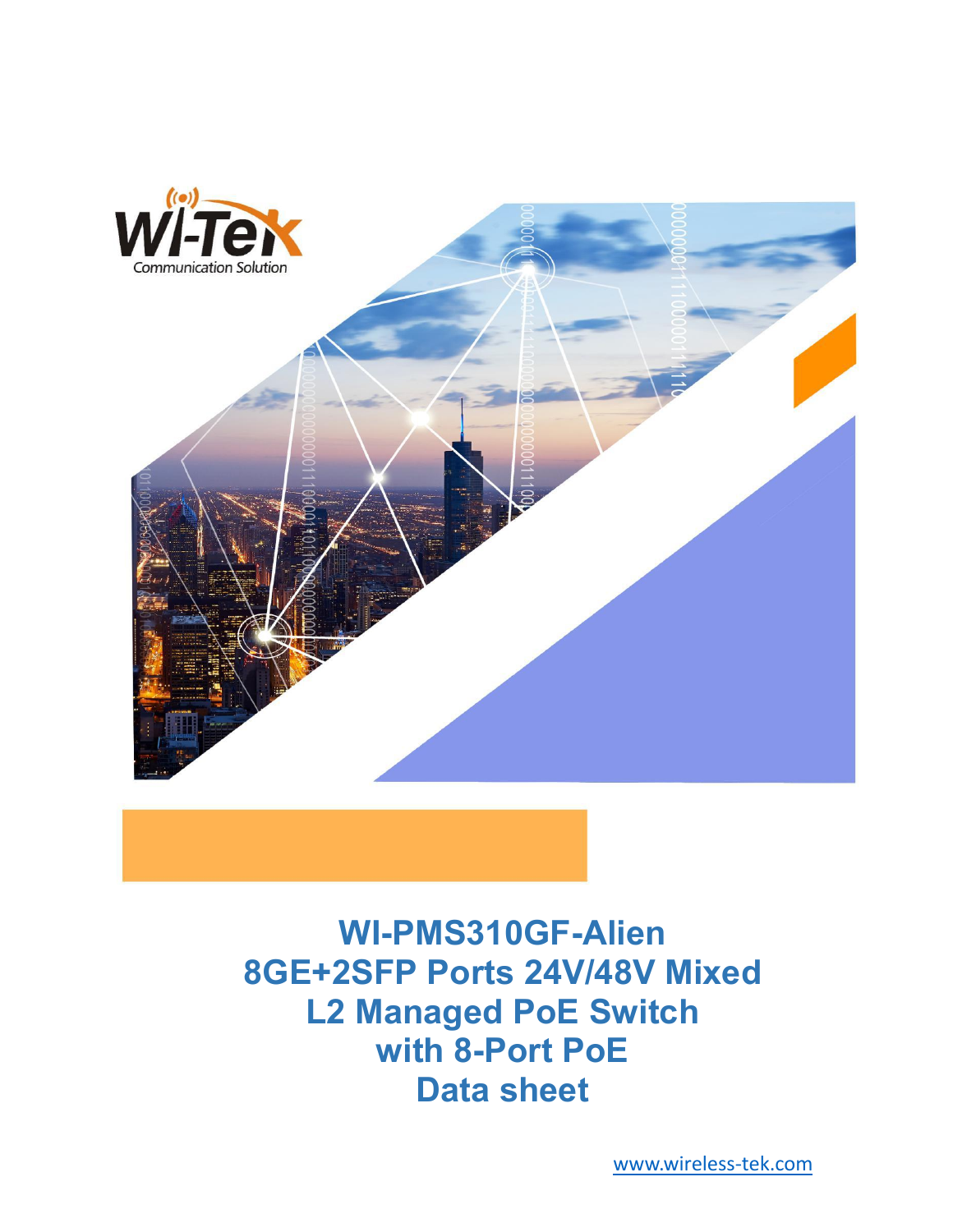# **Highlights**

- 8GE+2SFP Full Gigabit Switch with 8 PoE ports
- Internal power adapter supply 150W output power
- L2/L3/L4 QoS and IGMP snooping optimize voice and video application
- Support short-circuit protection and Over-current protection
- The output power of each PoE port can be remotely modified to 24V/48V via user management page
- Support STP/RSTP
- Up to 4K QVLANs simultaneously
- Link Aggregation Control Protocol (LACP)
- WEB/CLI managed modes, SNMP, bring abundant management features

# Typical Applications





**Description**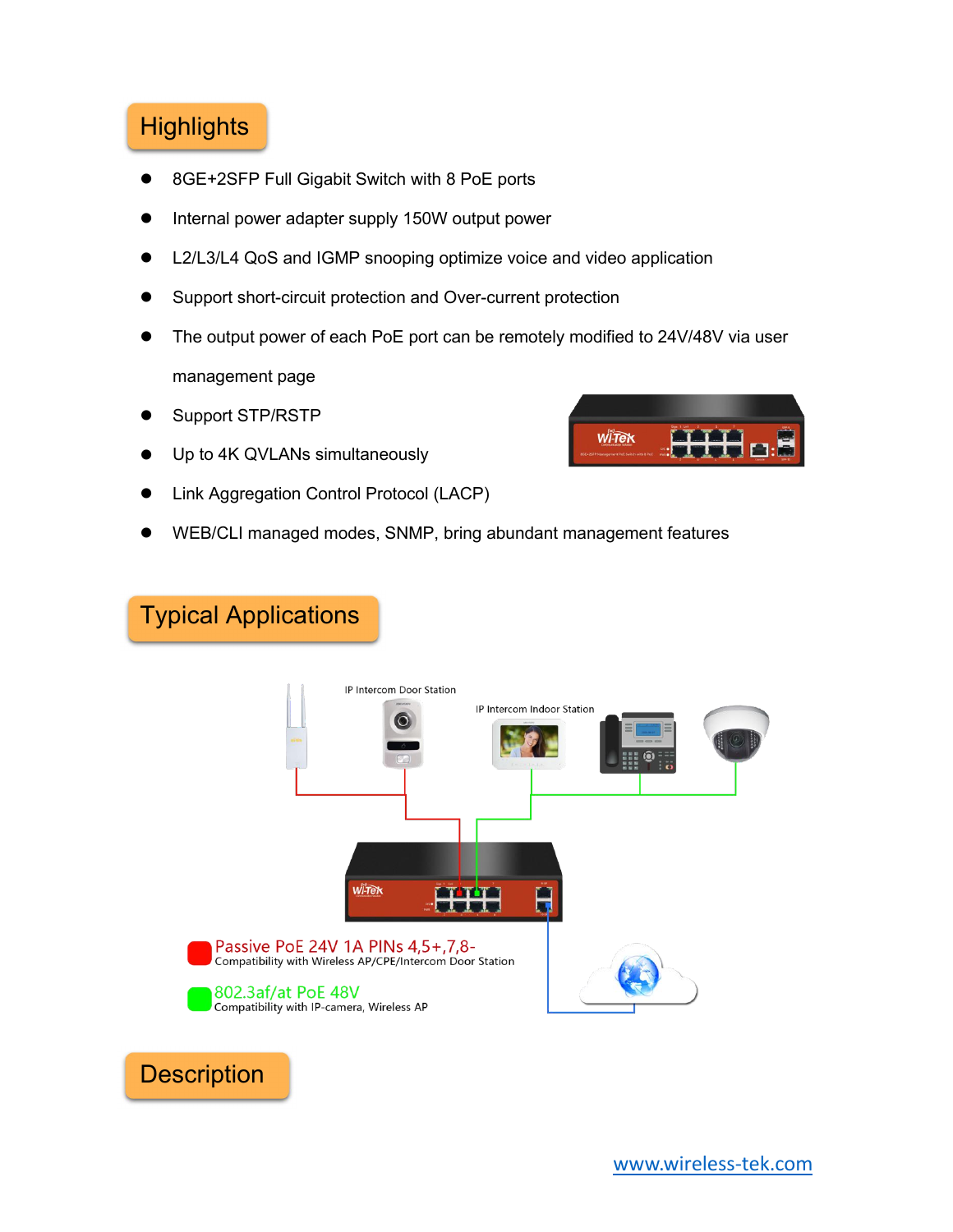#### **What This Product Does**

8 gigabit L2 managed switch WI-PMS310GF provides 8 10/100/1000Mbps ports. The switch provides high performance, enterprise-level QoS, advanced security strategies and rich layer 2 management features. Moreover, the switch also comes equipped with 2 gigabit SFP slots, expanding your network flexibly. WI-PMS310GF-Alien is the cost effective network solution for the ideal small and medium business.

WI-PMS310GF-Alien has robust security and management features. The IP-MAC-Port- VID Binding and Access Control List (ACL) functions protect against broadcast storms, ARP and Denial-of-Service(DoS) attacks, etc. Quality of Service (QoS, L2 to L4) provides enhanced traffic management capabilities to move your data smoother and faster. Anymore, the easy-to-use web management interfaces, along with CLI, SNMP, mean faster setup and configuration with less downtime. For work group and departments requiring cost-sensitive Layer 2 Switch and gigabit capability, Wi-Tek L2 managed Switch WI-PMS310GF-Alien provides you the ideal access-edge solution.

#### **Secure Networking**

Wi-Tek this WI-PMS310GF-Alien provides IP-MAC-Port-VID Binding, Port Security, Storm control and DHCP Snooping which protect against broadcast storms, ARP attacks, etc. It integrates some typical DoS attacks to select.You can protect these attacks more easily ever than before. In addition, the Access Control Lists (ACL, L2 to L4) feature restricts access to sensitive network resources by denying packets based on source and destination MAC address, IP address, TCP/UDP ports and even VLAN ID. Moreover, the switch supports 802.1X authentication, which is used in conjunction with a RADIUS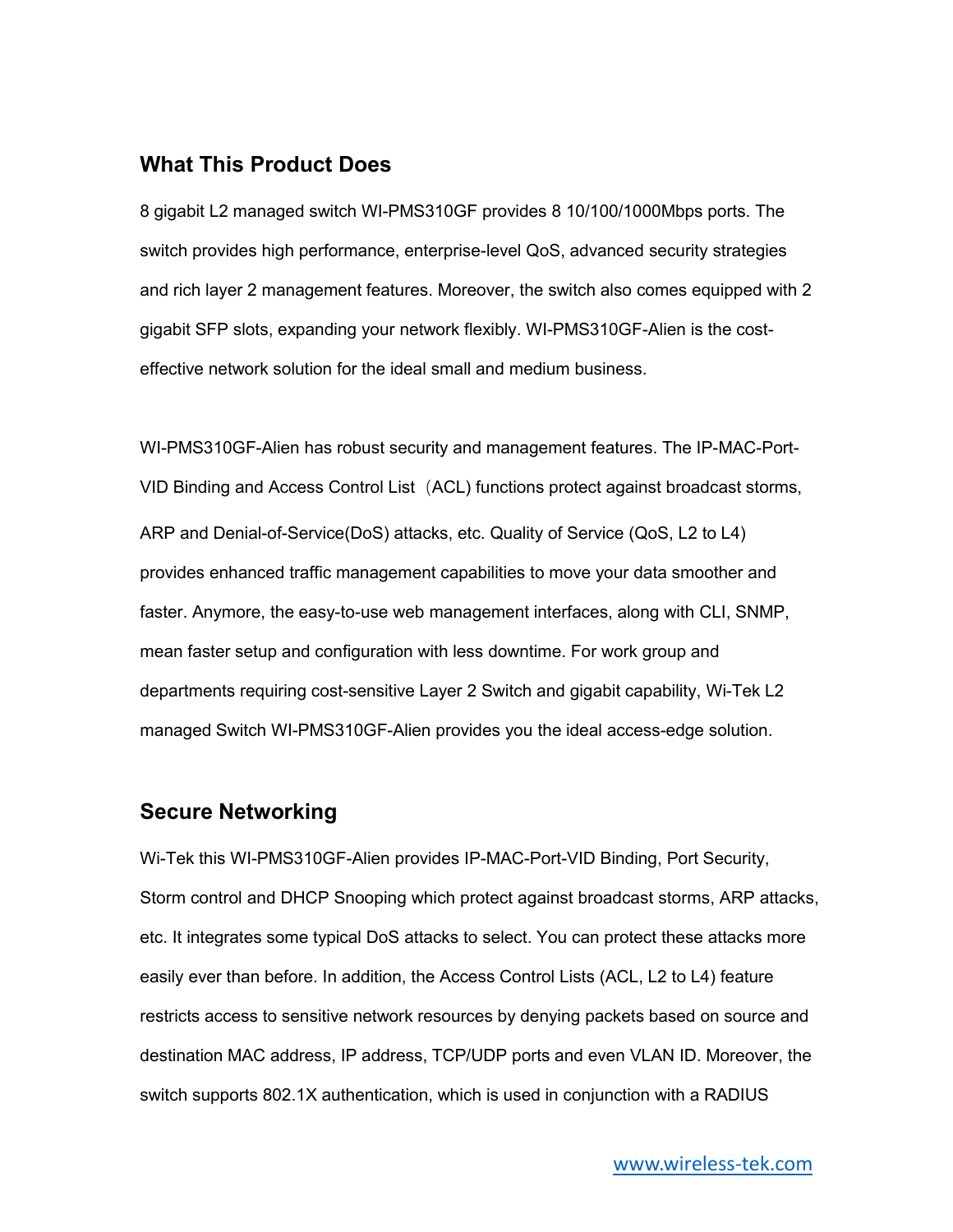server to require some authentication information before access to the network is allowed.

### **Advanced QoS features**

To integrate voice, data and video service on one network, the switch applies rich QoS policies. Administrator can designate the priority of the traffic based on a variety of means including IP or MAC address, TCP or UDP port number, etc, to ensure that voice and video are always clear, smooth and jitter-free.

### **Abundant Layer 2 features**

For more application of layer 2 switches, WI-PMS310GF-Alien supports a complete lineup of layer 2 features, including 802.1Q tag VLAN, Port Isolation, Port Mirroring, STP/RSTP, Link Aggregation Control Protocol and 802.3x Flow Control function. Any more, the switch provides advanced features for network maintenance. Such as Loop Back Detection, Cable Diagnostics and IGMP Snooping. IGMP snooping ensures the switch intelligently forward the multicast stream only to the appropriate subscribers while IGMP throttling & filtering restrict each subscriber on a port level to prevent unauthorized multicast access.

## **Specifications**

| <b>HARDWARE FEATURES</b> |                                                                                                   |
|--------------------------|---------------------------------------------------------------------------------------------------|
| <b>Interface</b>         | 8 10/100/1000Mbps RJ45<br>Ports<br>(48V/24V Adjustable)<br>2 1000Mbps SFP Slots<br>1 Console Port |
| <b>Network</b>           | 10BASE-T: UTP category 3, 4,                                                                      |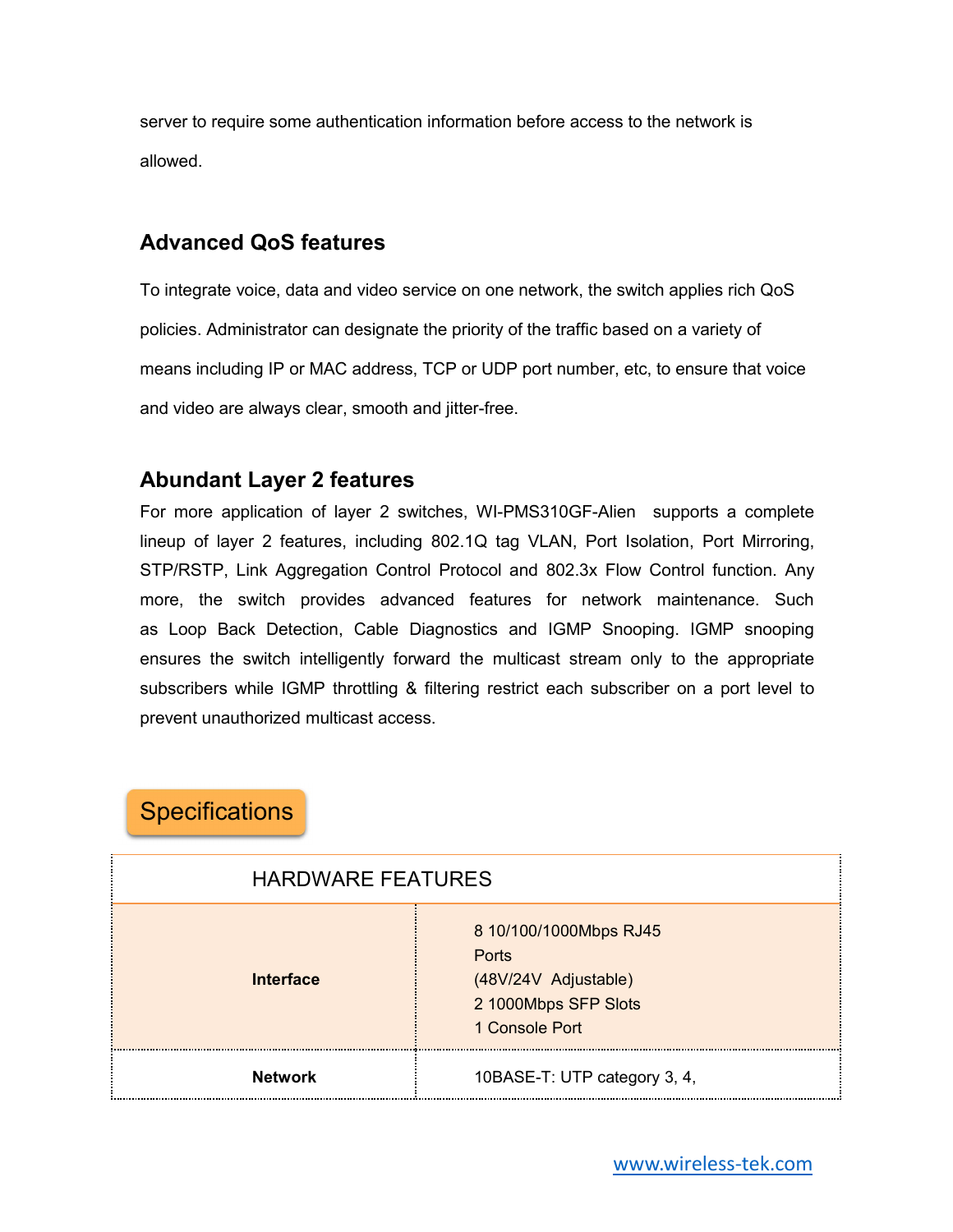| <b>HARDWARE FEATURES</b>                         |                                                                                                                                                                                                        |
|--------------------------------------------------|--------------------------------------------------------------------------------------------------------------------------------------------------------------------------------------------------------|
| <b>Media</b>                                     | 5 cable (maximum 100m)<br>100BASE-TX/1000Base-T:<br>UTP category 5, 5e, 6 or<br>above cable (maximum 100m)<br>1000BASE-X: MMF, SMF<br>1000Base-L X:62.5µm/50µm<br>MM(2m~550m) or 10µm<br>SMF(2m~5000m) |
| <b>Fan Quantity</b>                              | <b>Fanless</b>                                                                                                                                                                                         |
| <b>Power</b><br><b>Consumption</b>               | 150W (max. with PoE device<br>connected)                                                                                                                                                               |
| <b>External</b><br><b>Power</b><br><b>Supply</b> | <b>DC 52V 2.8A</b><br>AC 110~240V 50/60HZ                                                                                                                                                              |
| <b>PoE Ports</b><br>(RJ45)                       | Standard: 802.3 af/at<br>compliant passive 24V<br>PoE Ports: Port1- Port8<br>Power Supply: 150W                                                                                                        |
| <b>Exchange</b><br><b>Capacity</b>               | 20G                                                                                                                                                                                                    |
| <b>Packet</b><br><b>Forwarding</b><br>Rate       | 14.9Mpps                                                                                                                                                                                               |
| <b>Mac Address</b><br><b>Table</b>               | 8K                                                                                                                                                                                                     |
| <b>Packet Buffer</b><br><b>Memory</b>            | 1.5Mb                                                                                                                                                                                                  |
| Jumbo<br><b>Frame</b>                            | 10240Bytes                                                                                                                                                                                             |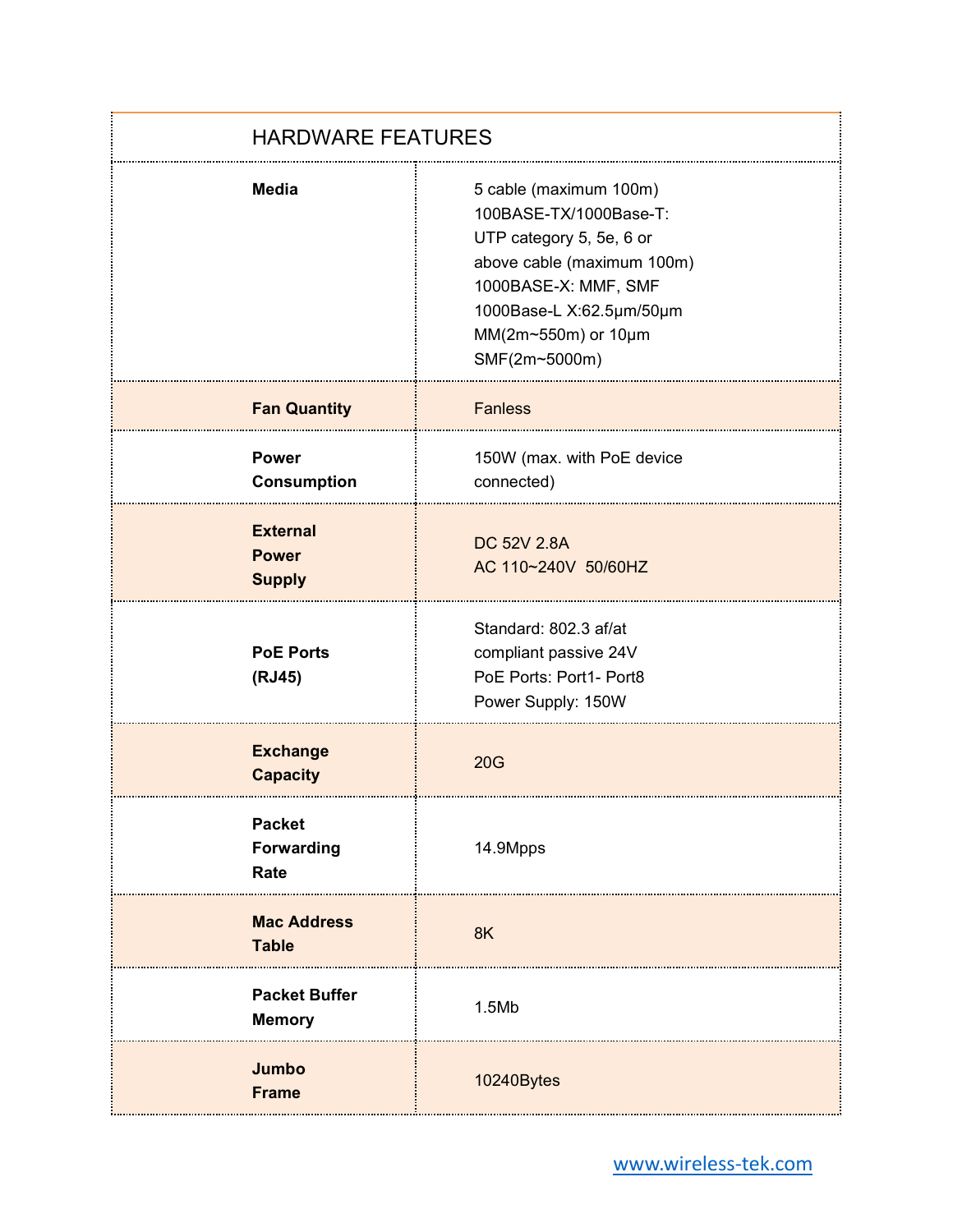#### HARDWARE FEATURES

**Dimensions**

Product Size: 216mm\*140mm\*54mm (L\*W\*H)

| <b>SOFTWARE FEATURES</b>             |                                                                                                                                                                                                                                                                           |
|--------------------------------------|---------------------------------------------------------------------------------------------------------------------------------------------------------------------------------------------------------------------------------------------------------------------------|
| <b>Quality of</b><br><b>Service</b>  | Support 802.1p CoS/DSCP<br>priority<br>Support 4 priority queues<br>Queue scheduling: SP, WRR,<br>SP+WRR<br>Port/Flow- based Rate Limiting                                                                                                                                |
| <b>L2 Features</b>                   | IGMP Snooping V1/V2/V3<br>802.3ad LACP (Up to 8<br>aggregation groups, containing<br>8 ports per group)<br><b>Spanning Tree</b><br>STP/RSTP/MSTP<br>Port isolation<br><b>BPDU filtering/guard</b><br><b>TC/Root protect</b><br>Loop back detection<br>802.3x Flow Control |
| <b>VLAN</b>                          | Supports up to 4K VLANs<br>simultaneously (out of 4K<br><b>VLAN IDs)</b><br>Port/ MAC/Protocol-based<br><b>VLAN</b><br><b>Management VLAN</b><br>configuration                                                                                                            |
| <b>Access</b><br><b>Control List</b> | $L2 \sim L4$ package filtering<br>based on source and<br>                                                                                                                                                                                                                 |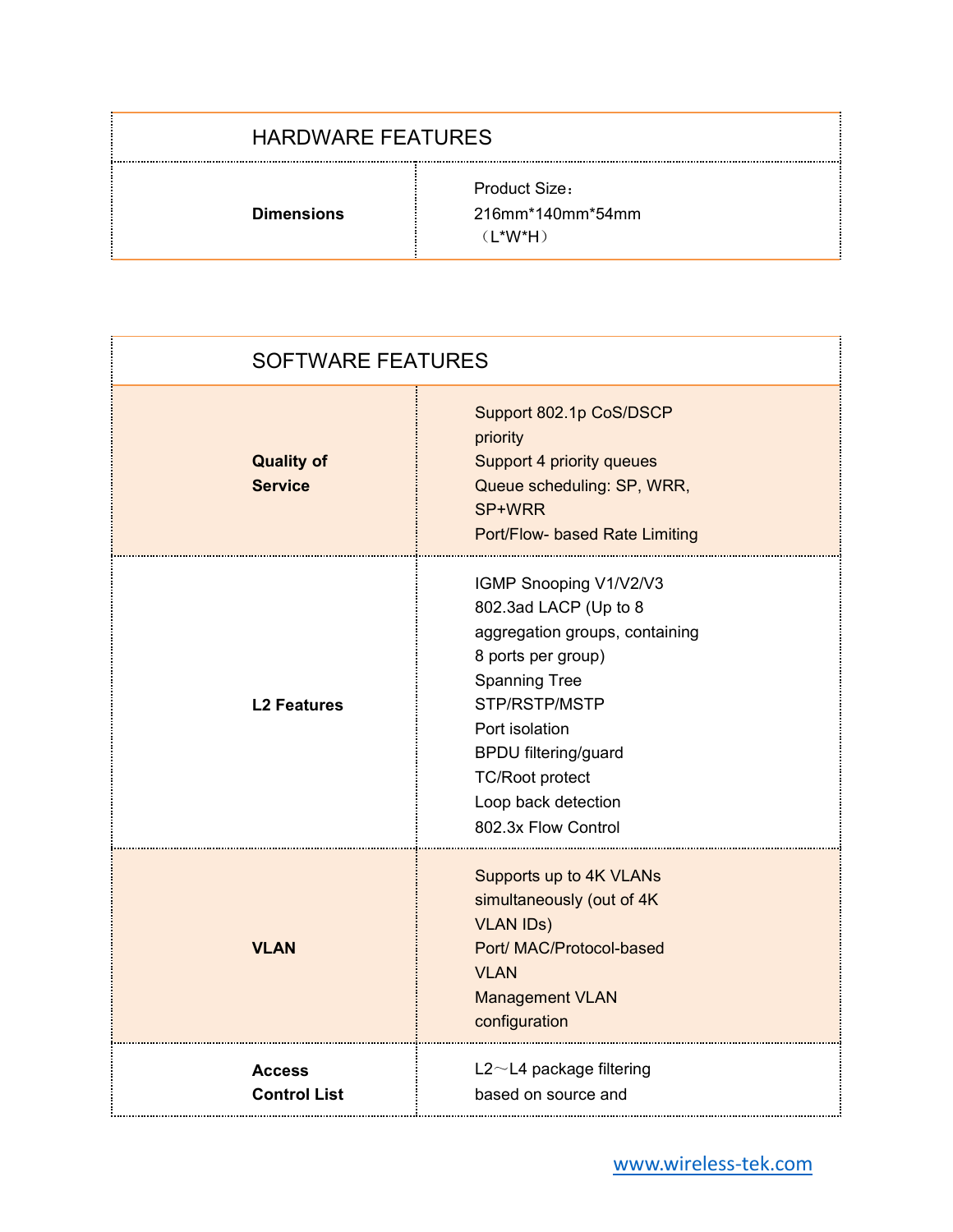| <b>SOFTWARE FEATURES</b> |                                                                                                                                                                                                                                                                                                                                           |
|--------------------------|-------------------------------------------------------------------------------------------------------------------------------------------------------------------------------------------------------------------------------------------------------------------------------------------------------------------------------------------|
|                          | destination MAC address, IP<br>address, TCP/UDP ports,<br>802.1p, DSCP, protocol and<br>VLAN ID;<br>Time Range Based                                                                                                                                                                                                                      |
| <b>Security</b>          | IP-MAC-Port-VID Binding<br>IEEE 802.1X Port/MAC Based<br>authentication, Radius, Guest<br><b>VLAN</b><br><b>DoS Defence</b><br>Dynamic ARP inspection (DAI)<br>SSH v1/v2<br>SSL v2/v3/TLSv1<br><b>Port Security</b><br>Broadcast/Multicast/Unknown-<br>unicast Storm Control                                                              |
| <b>Management</b>        | Web-based GUI and CLI<br>management<br>SNMP v1/v2c/v3, compatible<br>with public MIBs<br>DHCP/BOOTP Client, DHCP<br>Snooping, DHCP Option82<br><b>CPU Monitoring</b><br>Port Mirroring<br>Time Setting: SNTP<br>Integrated NDP/NTDP feature<br>Firmware Upgrade: TFTP &<br>Web<br>System Diagnose: VCT<br><b>SYSLOG &amp; Public MIBS</b> |

## **OTHERS**